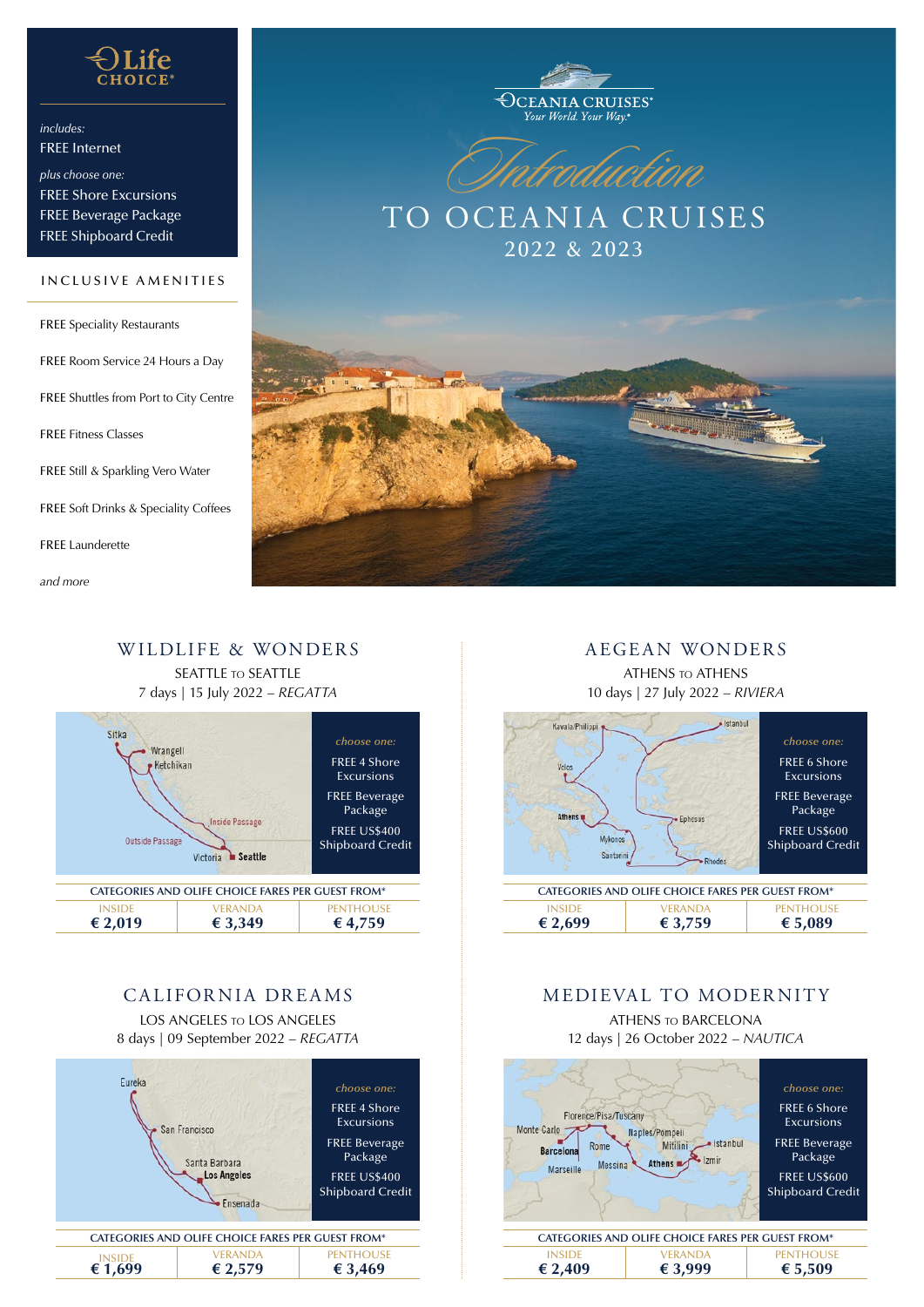# THE **OLIfe<sup>TM</sup>** DIFFERENCE

### The Finest Cuisine at Sea®

A variety of distinctive open-seating speciality restaurants, *all at no additional charge*

Master Chef Jacques Pépin

Epicurean enrichment programmes, including immersive Culinary most fascinating destinations

Award-winning itineraries featuring more than 450 alluring destinations

Spectacular port-intensive voyages featuring overnight visits and extended evening port stays

Small, luxurious ships catering to just 684 to 1,250 guests

Elegant casual ambiance, no jacket or tie required

Aquamar Spa + Vitality Center